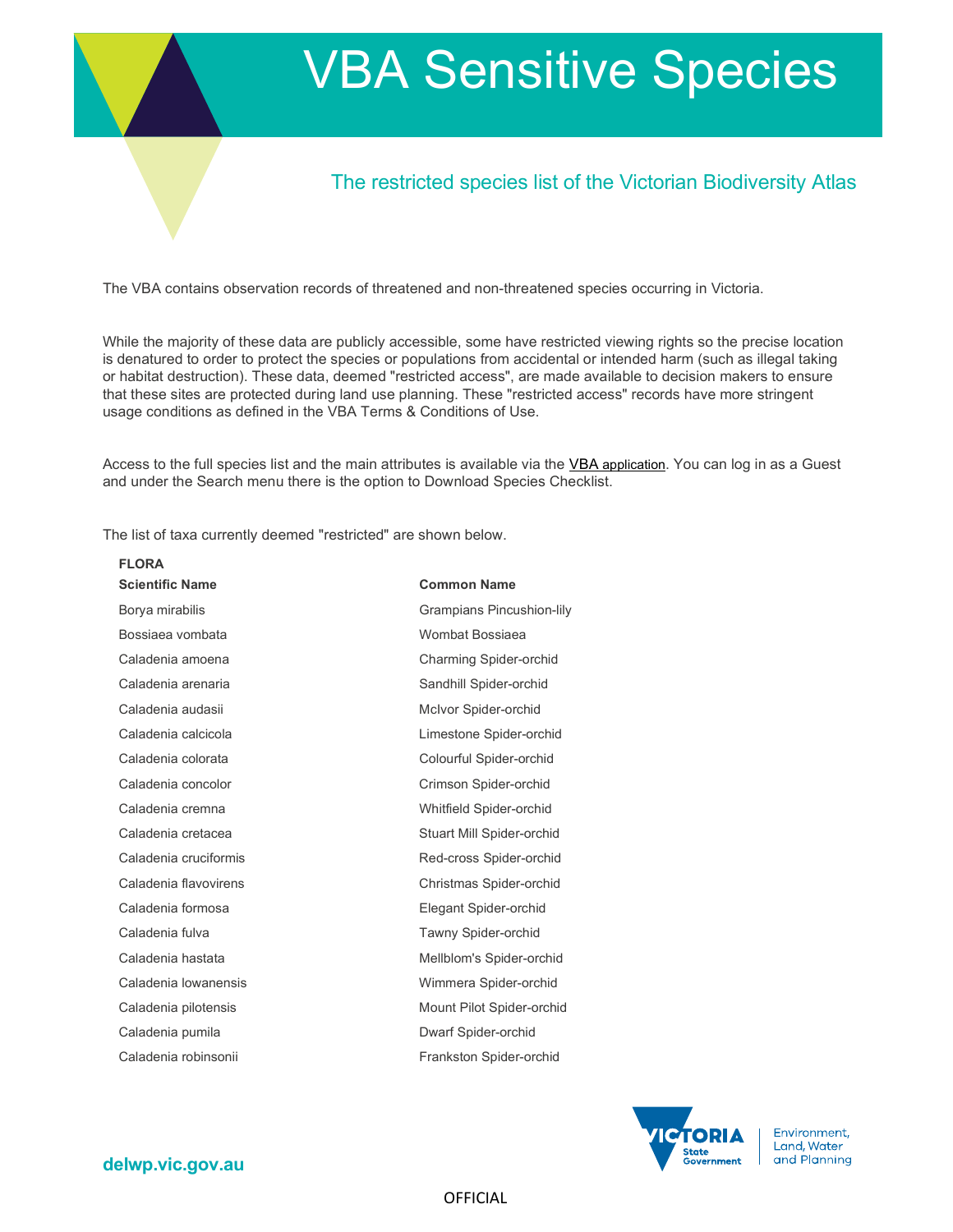

# AQUATIC FAUNA Scientific name Common name

Engaeus australis **Engaeus australis** Engaeus australis Engaeus fultoni Otway Burrowing Crayfish Engaeus mallacoota **Mallacoota Burrowing Crayfish** Engaeus phyllocercus **Narracan Burrowing Crayfish**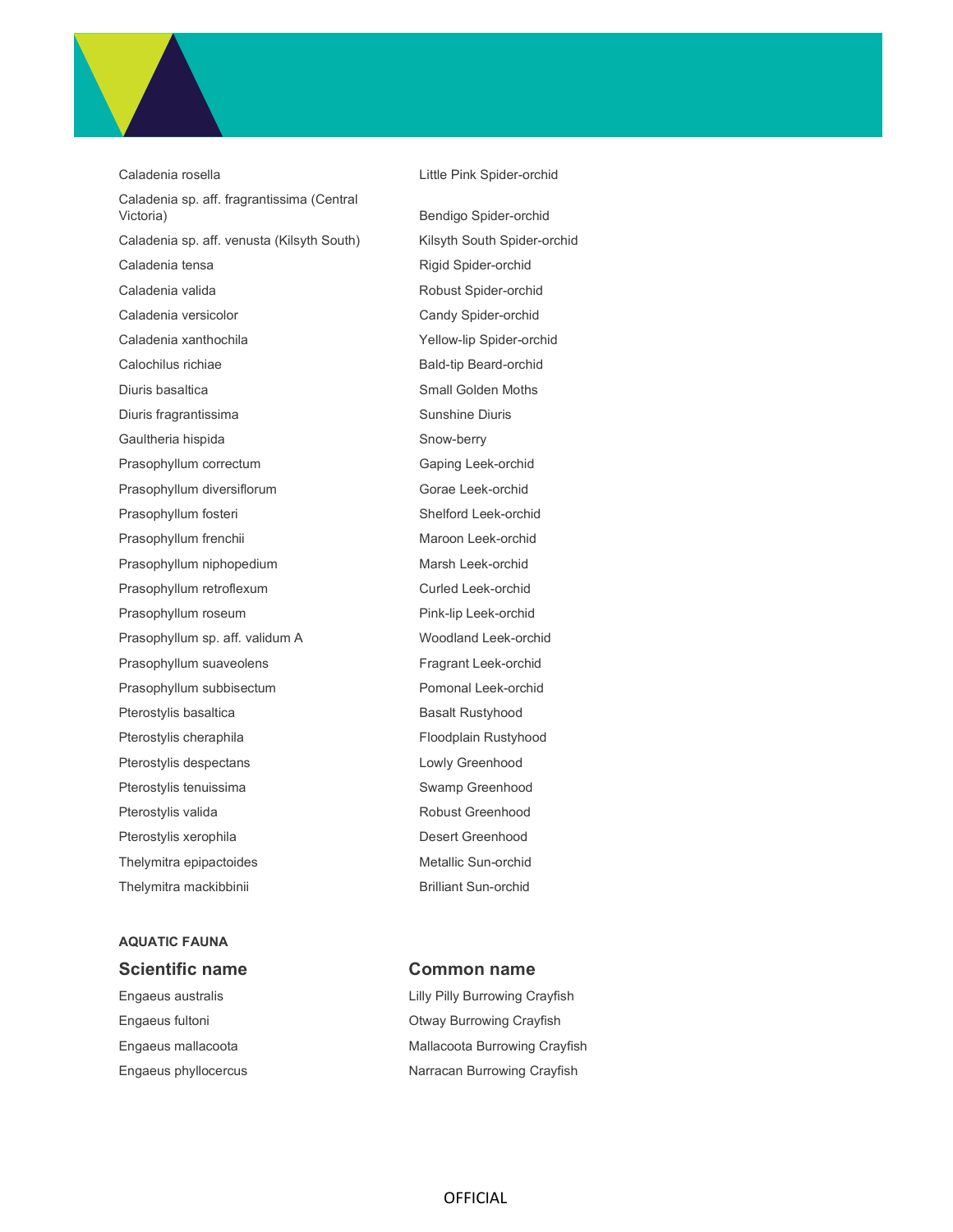Engaeus sericatus **Engaeus Sericatus** Hairy Burrowing Crayfish Euastacus claytoni Claytons Spiny Crayfish Euastacus crassus **Alpine Spiny Crayfish** Galaxias aequipinnis East Gippsland Galaxias Galaxias gunaikurnai Shaw Galaxias Galaxias lanceolatus **Tapered Galaxias** Galaxias longifundus **West Gippsland Galaxias** Galaxias mcdowalli **McDowall's Galaxias** McDowall's Galaxias Galaxias mungadhan **Dargo Galaxias** Galaxias terenasus **Calaxias** Roundsnout Galaxias Gramastacus insolitus **Western Swamp Crayfish** Austrogammarus haasei Sherbrooke Amphipod Colubotelson joyneri entranties of the freshwater isopod Colubotelson searli entry the state of the freshwater isopod Gariwerdeus beehivensis freshwater isopod Gariwerdeus ingletonensis freshwater isopod Gariwerdeus turretensis freshwater isopod

# TERRESTRIAL FAUNA

Aprasia parapulchella entrantena entrantena Pink-tailed Worm-Lizard Cyclodomorphus praealtus **Alpine She-oak Skink** Furina diadema **Red-naped Snake** Heleioporus australiacus **Giant Burrowing Frog** Liopholis guthega Guthega Skink Lissolepis coventryi **SWAMP** Swamp Skink Litoria booroolongensis and a Booroolong Tree Frog Litoria littlejohni **Large Brown Tree Frog** Litoria spenceri **Spotted Tree Frog** Citoria spenceri Spotted Tree Frog

Engaeus rostrogaleatus **Strzelecki Burrowing Crayfish** Engaeus sternalis Warragul Burrowing Crayfish Engaeus strictifrons **Portland Burrowing Crayfish** Engaeus urostrictus Dandenong Burrowing Crayfish Euastacus bidawalus East Gippsland Spiny Crayfish Austrogammarus australis Dandenong Freshwater Amphipod Hemiphlebia mirabilis **Ancient Greenling Damselfly** 

### Scientific Name **Common Name**

Aprasia aurita **Mallee Worm-Lizard** Mallee Worm-Lizard